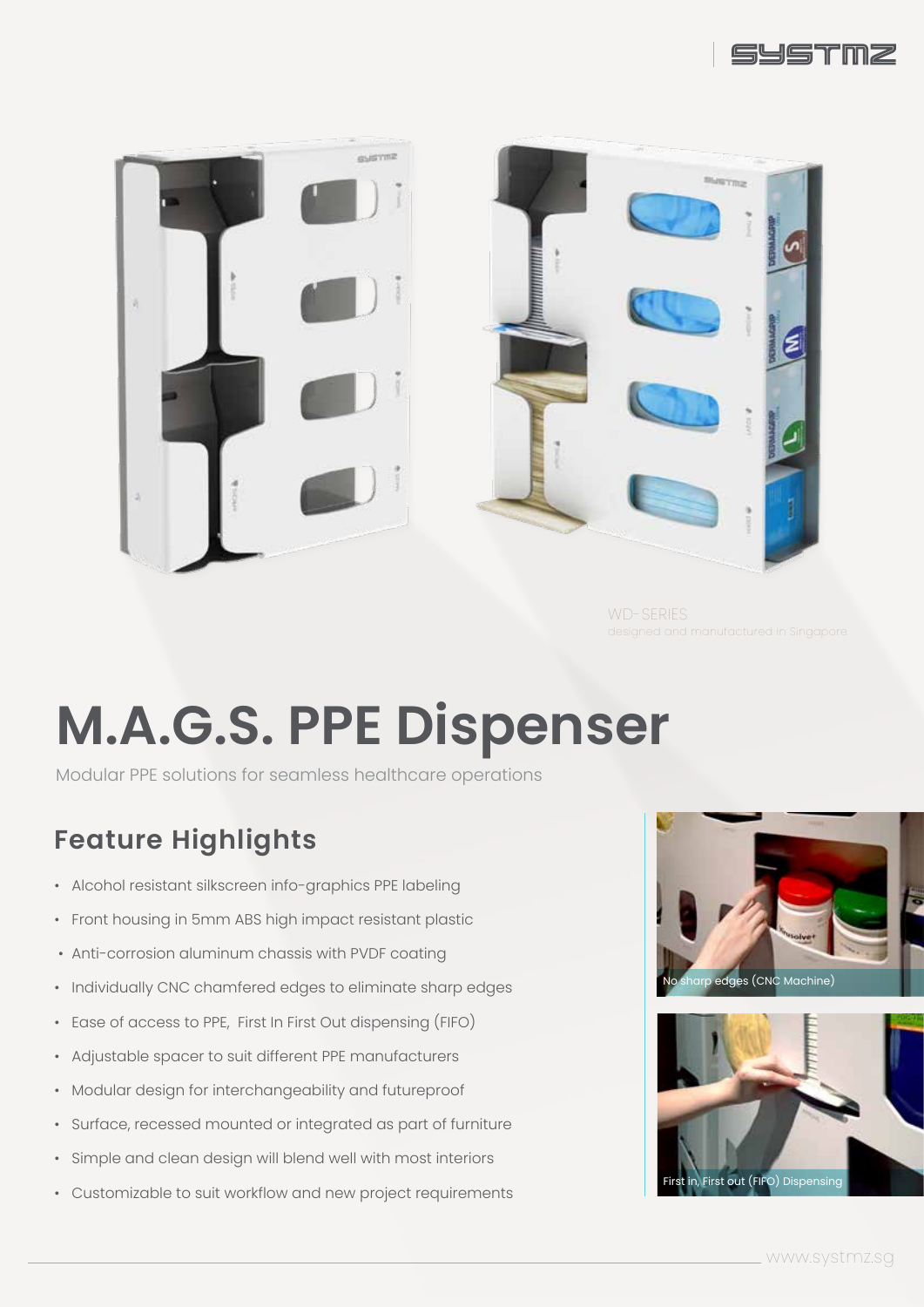## Loading Features